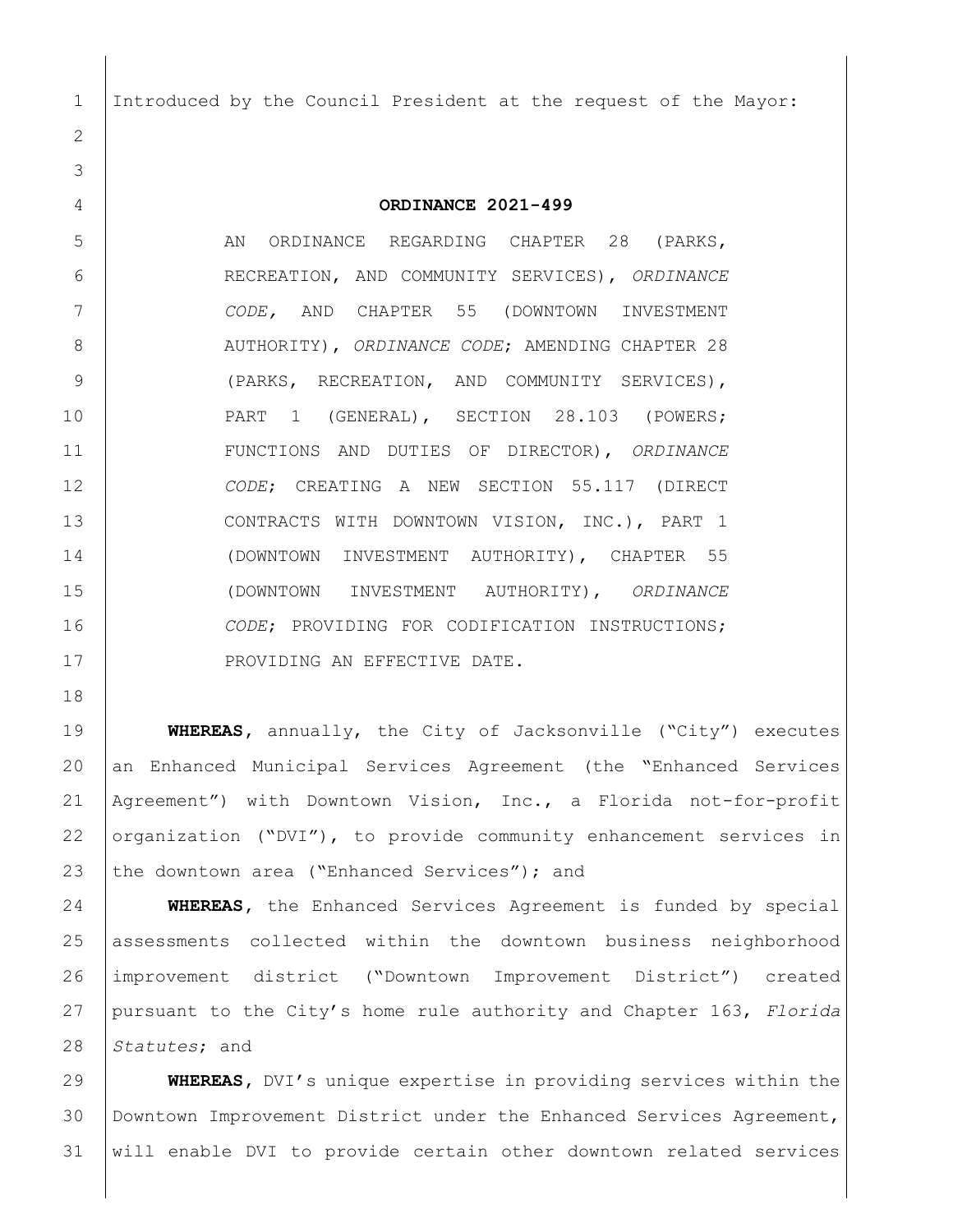Downtown (as defined in Chapter 55, *Ordinance Code*) more 2 collaboratively and efficiently for the City; and

 **WHEREAS**, subject to availability of funds, the Downtown Investment Authority ("DIA") and the City's Parks, Recreation and Community Services Department("Parks Department") desires to contract 6 with DVI, as needed, to provide and oversee other activities, 7 programs, and services Downtown in addition to the Enhanced Services; 8 now, therefore

**BE IT ORDAINED** by the Council of the City of Jacksonville:

 **Section 1. Recitals.** The recitals above are true and 11 correct and incorporated herein by this reference.

 **Section 2. Amending Chapter 28 (Parks, Recreation and Community Services), Part 1 (General), Section 28.103 (Powers; functions and duties of Director),** *Ordinance Code.* Chapter 28 (Parks, Recreation and Community Services), Part 1 (General), Section 28.103 (Powers; functions and duties of Director), *Ordinance Code,* is hereby 17 amended to read as follows:

 **CHAPTER 28 – PARKS, RECREATION AND COMMUNITY SERVICES PART 1. – GENERAL \* \* \***

 **Sec. 28.103. – Powers; Functions and duties of Director. \* \* \***

 (f) The Director may execute agreements with Downtown Vision, Inc., 24 a Florida not-for-profit corporation, as needed, to support Department activities related to the activities, programs and 26 services set forth in Section 55.117, Ordinance Code, subject to 27 availability of funding. The payment terms for such agreements may include a reasonable advance payment and payment terms based on draws, 29 | reimbursements, or progress payments. Other City agencies may join and contribute funding to any agreement executed pursuant to this 31 subsection. Prior to execution by any party, all such agreements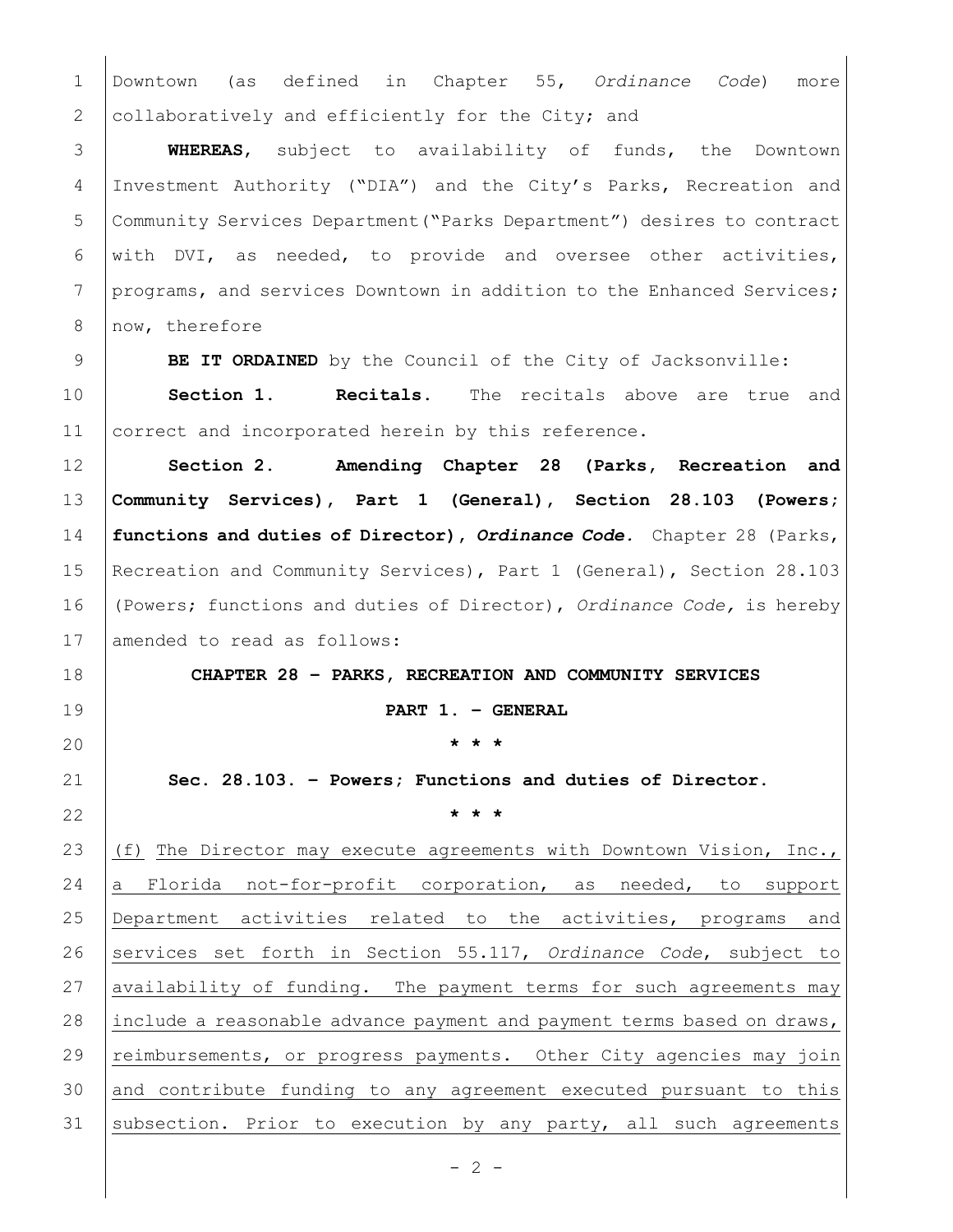1 shall be prepared, reviewed and approved by the Office of General 2 Counsel as to both form and legality. **\* \* \* Section 3. Creating a New Section 55.117 (Direct Contracting with Downtown Vision, Inc.), Part 1 (Downtown Investment Authority), Chapter 55 (Downtown Investment Authority),** *Ordinance Code.* A new Section 55.117 (Direct Contracting with Downtown Vision, Inc.), Part 1 (Downtown Investment Authority), Chapter 55 (Downtown Investment Authority), *Ordinance Code,* is hereby created to read as follows: **CHAPTER 55 – DOWNTOWN INVESTMENT AUTHORITY PART 1. – DOWNTOWN INVESTMENT AUTHORITY \* \* \* Sec. 55.117. – Direct Contracting with Downtown Vision, Inc.** 15 Subject to the Authority's budget and Board approval, the Board may 16 execute agreements with Downtown Vision, Inc., a Florida not-for- profit corporation, as needed, to provide activities, programs, and 18 Services Downtown, including, but not limited to: (a) Hosting, updating, and maintaining downtown related websites, including but not limited to, Invest Jax Website 21 | and Live Downtown Jax Website; (b) Performing proactive social media and paid medium marketing campaigns as requested by the Authority on a negotiated 24 Fee basis, subject to approval by the Board of such fees; (c) Programming in local parks and public spaces located Downtown for downtown residents and employees; (d) Programming live music, including food truck or beverage 28 service in select locations, on the Riverwalk on a regular **Monthly basis throughout the year; and**  (e) Overseeing sponsorships and partnerships related to large downtown events (e.g., Jax River Jams and Holiday events).

 $- 3 -$